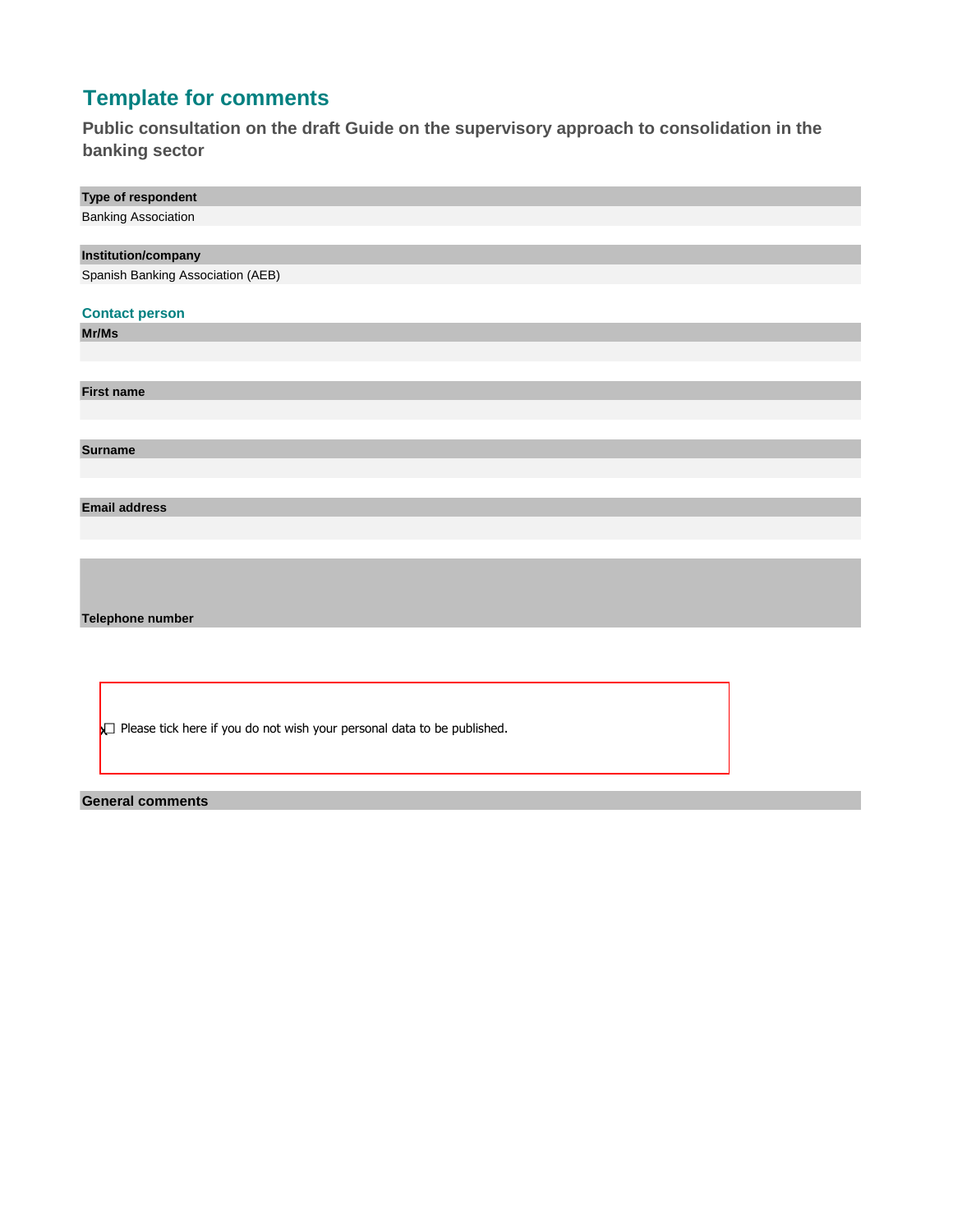The Spanish Banking Association (hereinafter, AEB) and its bank members would like to thank the European Central Bank (ECB) for the opportunity to comment on the consultation "Guide on the supervisory approach to consolidation in the banking sector". We would like to highlight that the Spanish Banking Sector has been immersed in a deep consolidation process during the last ten years. The number of Spanish active banks has drop significantly after 2008. In this sense, we very much appreciate the visibility regarding to the supervisory expectations on consolidation that the ECB is providing to the banking sector.

First of all and as a general comment, we share the official view that supervisory or regulatory issues should not be one of the key drivers for a corporate transaction. However, it is true that supervisors should play a role facilitating or at least not complicating the transaction per se. As such we welcome this initiative that tries to simplify the potential supervisory/regulatory burden embedded in any corporate transaction.

In fact, in our view, there are some areas that allow supervisors to play a key role or at least trigger a potential transaction. To be more precise, art 27.1 of BRRD establishes the powers the SSM has under a financially deteriorated situation of a bank. One of these powers is the ability to require the Board of the bank to examine the situation and identify potential measures. This could be a trigger for a potential merger. The aim of this article is that the Board of a bank could take the required actions to find a solution to the situation and therefore overcoming the initial reticence by the management team to recognize and solve the situation.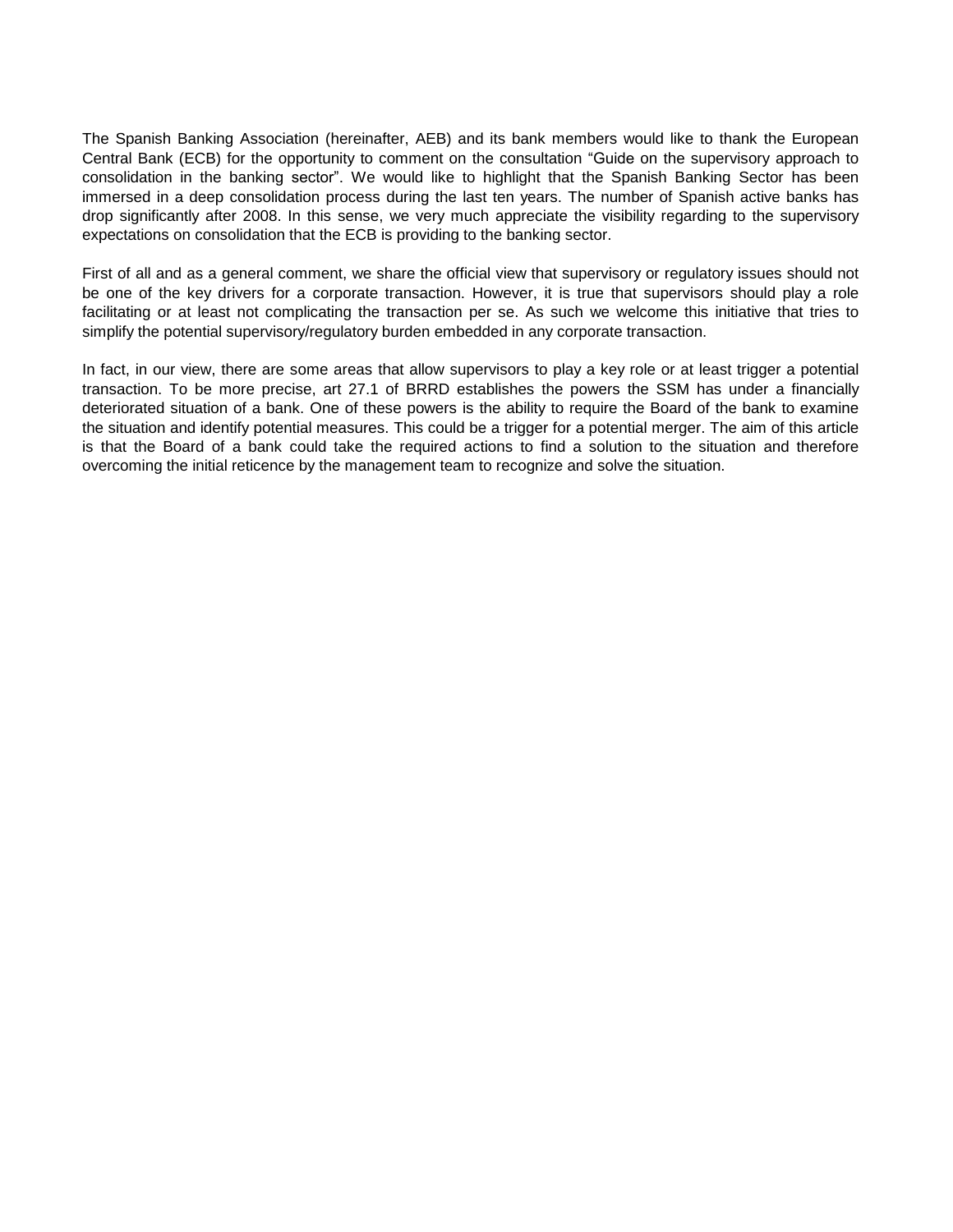| $\mathsf{Id}$ | Paragraph      | Page           | Section             | Type of<br>comment | <b>Detailed comment</b>                                                                                                                                                                                                                                                                                                                                                                                                                                                                                                                                                                                                                                                                                                                                                                      | Concise statement as to why<br>your comment should be taken<br>on board                            | Proposal for<br>adjusted<br>wording | Type of<br>respondent              | Institution/co<br>Name of<br>mpany<br>commenter | Personal<br>data            |
|---------------|----------------|----------------|---------------------|--------------------|----------------------------------------------------------------------------------------------------------------------------------------------------------------------------------------------------------------------------------------------------------------------------------------------------------------------------------------------------------------------------------------------------------------------------------------------------------------------------------------------------------------------------------------------------------------------------------------------------------------------------------------------------------------------------------------------------------------------------------------------------------------------------------------------|----------------------------------------------------------------------------------------------------|-------------------------------------|------------------------------------|-------------------------------------------------|-----------------------------|
|               |                | $\overline{2}$ | <b>Introduction</b> |                    | 1.1. More clarity in consolidation principles for non-SSM entities. The Guide should provide more<br>clarity for cases when the consolidation project involves a non-SSM entity. It would be helpful if the More clarity in consolidation<br>Clarification ECB could reiterate its support for consolidation and the benefits of cross-border consolidation in<br>the guide by expressing its intention to facilitate the recognition of the Banking Union as a single<br>jurisdiction where possible.                                                                                                                                                                                                                                                                                       | principles for non-SSM entities.                                                                   |                                     | Banking<br>Association             | Spanish<br>Banking<br>Association<br>(AEB)      | Don't<br>Publish            |
|               | 6              | $\overline{2}$ | Objectives          | Addition           | Need for a Fit & Proper assessment fast-track. This fast-track assessment process for the Boards<br>and Executive Committees of all bank entities of the Group acquired would be very appreciated by control the envisaged for FAP<br>the industry. For instance, the ECB could grant an exemption from the Fit & Proper assessment<br>when the appointed management body and Board members are already management body or<br>board members from the participating entities and have already been vetted through a fit and line survey<br>proper assessment.                                                                                                                                                                                                                                 | when target Board members<br>have already been through that                                        |                                     | Banking<br>Association             | Spanish<br>Banking<br>Association<br>(AEB)      | Don <sup>1</sup><br>Publish |
|               | $\overline{7}$ | $\overline{2}$ | <b>Process</b>      | Addition           | In the case of resolution case, sale authorizations fast-track. Until the formal authorisation is<br>granted the sale is "on hold" and the buyer has to refrain for doing anything that cannot be reverted<br>later on in case the authorisations weren't obtained. This is a precious time, esp+A1ecially in Need for recognition of a special<br>resolution. It would be desirable that the guidelines include a manifestation from the ECB that regime for cases in which a<br>confirms that the teams in charge of the review would have adequate resources, that standard bank in resolution is acquired<br>documentation packages would be produced to facilitate the process, and that a calendar/timeline<br>will be produced to ensure that the length of the process is monitored. |                                                                                                    |                                     | Banking<br>Association Association | Spanish<br>Banking<br>(AEB)                     | Don't<br>Publish            |
|               |                | $\overline{2}$ | Process             | Addition           | In a resolution case, an explicit exemption of the criminal responsibility of a legal person would be Need for recognition of a special<br>included to avoid the buyer entity facing the dead weight and uncertainty of such legacy.                                                                                                                                                                                                                                                                                                                                                                                                                                                                                                                                                         | regime for cases in which a<br>bank in resolution is acquired                                      |                                     | Banking<br>Association Association | Spanish<br>Banking<br>(AEB)                     | Don't<br>Publish            |
|               |                | $\overline{2}$ | Process             | Addition           | In a resolution case, also, exemption from public responsibility derived from the previous Need for recognition of a special<br>mismanagement in procedures that do not intend to compensate clients/investors but to regime for cases in which a<br>disincentive bad behaviours would also be contemplated.                                                                                                                                                                                                                                                                                                                                                                                                                                                                                 | bank in resolution is acquired                                                                     |                                     | Banking<br>Association Association | Spanish<br>Banking<br>(AEB)                     | Don't<br>Publish            |
|               | -8             | -3             | Early communication | Addition           | In the case of a resolution operation, change of control clauses should not be activated in cases of<br>mergers, spin-offs, or change of structure operations.                                                                                                                                                                                                                                                                                                                                                                                                                                                                                                                                                                                                                               | Need for recognition of a special<br>regime for cases in which a<br>bank in resolution is acquired |                                     | Banking<br>Association             | Spanish<br>Banking<br>Association<br>(AEB)      | Don't<br>Publish            |

- Fill in the 5 green columns only: "Paragraph", "Type of comment", "Detailed comment", "Concise statement as to why your comment should be taken on board", "Proposal for adjusted wording";
- Respect drop-down menus. Do not alter the drop-down menus.
- Other columns, blue columns, are filled in automatically; do not alter them;
- Each comment shall deal with a single issue only; you can enter two comments for the same paragraph if you see several issues in the same paragraph; you can enter the same comment several times if it applies to several p
- Indicate whether your comment is a proposed amendment, clarification, deletion or addition to the guide;
- Propose an alternative wording when appropriate.

| Deadline: | 1 October 2020 |
|-----------|----------------|

## Template for comments

Public consultation on the draft Guide on the supervisory approach to consolidation in the banking sector

Please enter all your feedback filling in the table below as following :

Please do not make any changes to the structure of the template. Any feedback provided in a modified template will not be processed. To ease the feedback process, please ensure you provide your feedback in an xls format only (i.e. not pdf)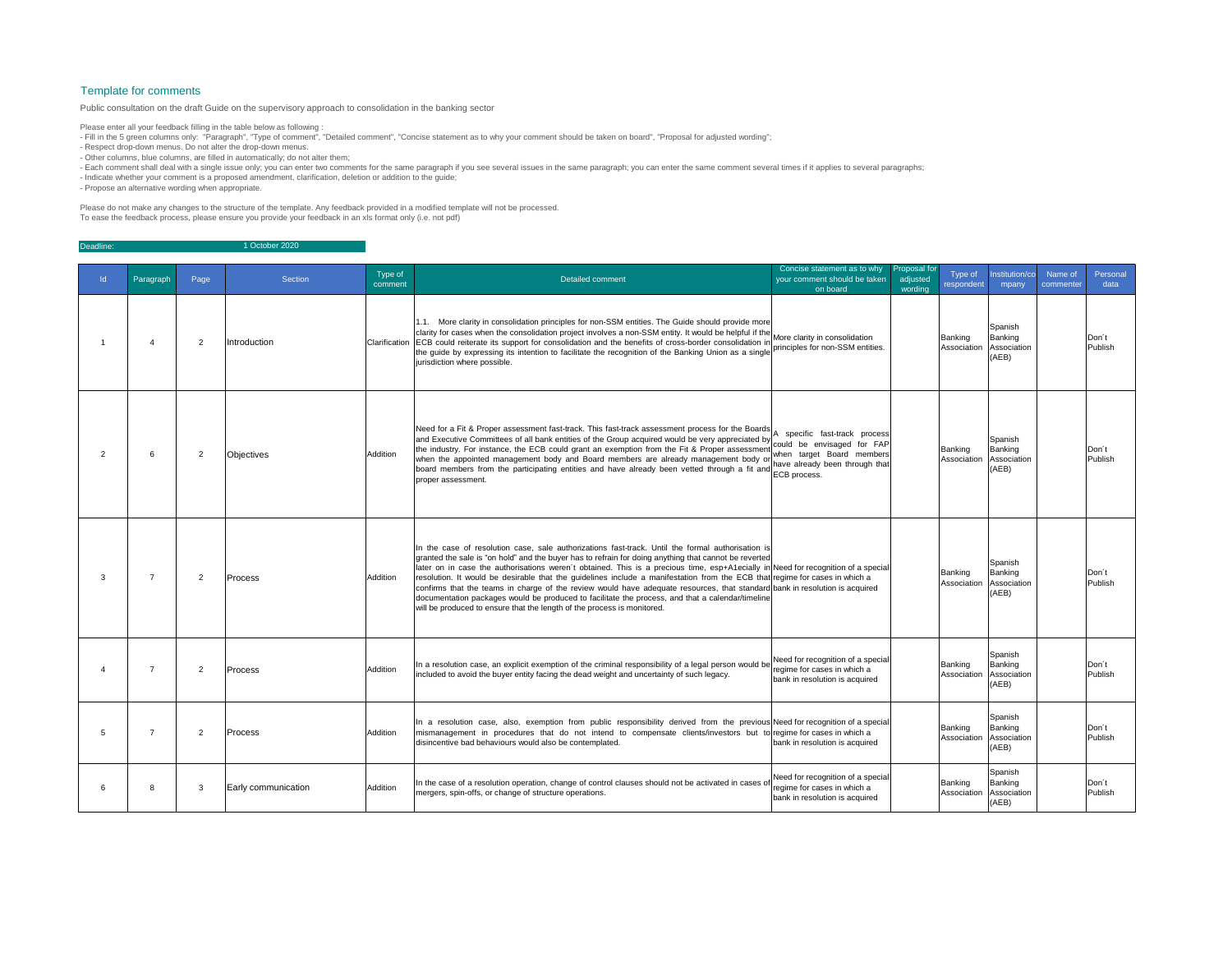|     | 14 | 5 | Sustainability of the business<br>model                |                            | EBA Stress Test exercise. It should be considered the fact that performance of a recently acquired<br>Clarification resolved bank cannot be taken as reference for future projections as the risk profile and<br>management has changed dramatically with the integration on a sound bank.                                                                                                                                                                                                                                                                                                                                                                                                                                                                                                                                                                                                                                                                                                                                                                                                                                                                                                                                                                                                                                                                                                                                                                                                                                                                                                                                                                                                                                                                                                                      | Need to make an accurate<br>analysis                                                                                              | Banking<br>Association Association | Spanish<br>Banking<br>(AEB)                       | Don't<br>Publish |
|-----|----|---|--------------------------------------------------------|----------------------------|-----------------------------------------------------------------------------------------------------------------------------------------------------------------------------------------------------------------------------------------------------------------------------------------------------------------------------------------------------------------------------------------------------------------------------------------------------------------------------------------------------------------------------------------------------------------------------------------------------------------------------------------------------------------------------------------------------------------------------------------------------------------------------------------------------------------------------------------------------------------------------------------------------------------------------------------------------------------------------------------------------------------------------------------------------------------------------------------------------------------------------------------------------------------------------------------------------------------------------------------------------------------------------------------------------------------------------------------------------------------------------------------------------------------------------------------------------------------------------------------------------------------------------------------------------------------------------------------------------------------------------------------------------------------------------------------------------------------------------------------------------------------------------------------------------------------|-----------------------------------------------------------------------------------------------------------------------------------|------------------------------------|---------------------------------------------------|------------------|
|     | 26 | 8 | Pillar 2 capital requirements and<br>Pillar 2 guidance |                            | Treatment of restructuring costs. In a consolidation transaction, one of the most relevant value<br>levers nowadays is the potential value creation that could arise as a result of a more efficient<br>combined entity. In practice, while this should be acting as an important catalyst for Bank<br>consolidation, the reality is that it is having the opposite effect given the significant burden that<br>entails recognizing the restructuring costs upfront particularly in a context of depressed valuations.<br>The big challenge stands in the fact that restructuring costs in the context of a combination must<br>be booked upfront while the potential benefits of such a transaction are accrued only at a later<br>stage. This only happens in the context of a business combination because the same restructuring<br>but happening in the ordinary course of business would have more synchronization between<br>but happening in the ordinary course of business would have more synchronization between.<br>Clarification restructuring costs and value creation. It is possible to mitigate this negative effect of front-loading line paragra<br>restructuring costs if it is allowed to have only (i.e. not pdf)cess, these analyses should be focused<br>on the current circumstances avoiding the application of extra margins of conservatism.<br>On the other hand, in relation to the AIRB parameters that will be applied to the consolidated<br>portfolio, although a joint parameter calibration could be an option, it is not suitable that the buyer's<br>internal models could be impacted by the historical behaviour of the acquired portfolio. In this<br>regard, a model adjustment to the buyer' internal models could be applied to the purchased<br>portfolio assurin |                                                                                                                                   | <b>Banking</b><br>Association      | Spanish<br>Banking<br>Association<br>(AEB)        | Don't<br>Publish |
|     | 26 | 8 | Pillar 2 capital requirements and<br>Pillar 2 guidance | Addition/Clar<br>ification | Reasons for adjusting the P2R/P2G starting point. In our opinion there are several factors that<br>should be taken into account that could imply a reduction in the capital requirements (i.e.: business<br>model of the new entity, risk management capabilities, etc). To be more specific: i) as a result of<br>the merger, the combined entity normally adjusts its provisioning levels with a view to match<br>coverage levels of the combined institution to the highest of the coverage levels of both<br>independent institutions, thereby homogenizing coverage criteria; ii) As a result of the merger, the<br>assets of the absorbed entity are valued at fair value and are normally adjusted by marking down<br>the amortized cost fixed-income portfolios, therefore having a more conservative profile and iii)<br>combined entity has a greater capacity to generate revenues and capital, to the extent that it has to<br>book restructuring costs upfront. We are suggesting a freezing of the capital requirements (and<br>guidance) during the integrating process and a recalibration once the transaction is executed.                                                                                                                                                                                                                                                                                                                                                                                                                                                                                                                                                                                                                                                                    |                                                                                                                                   | Banking<br>Association Association | Spanish<br><b>Banking</b><br>(AEB)                | Don't<br>Publish |
| 10  | 28 | 8 | Pillar 2 capital requirements and<br>Pillar 2 guidance | Addition                   | Additionally, the reference in paragraph 28 to "complex IT projects" is too general as most banks<br>are likely to have complex IT infrastructure. Moreover, as written, the guide could be construed as<br>implying any IT risk integration project would be deemed complex by the ECB with the<br>consequences that this will always result in an upwards adjustment of the starting point. The guide<br>should recognise factors which can be taking into account by assessment teams such as the<br>relative size of the acquired entity of the acquisition and complexity of the IT integration project for<br>the acquirer, its track record on IT systems integrations and actions set out in the integration plan<br>to mitigate IT integration risk.                                                                                                                                                                                                                                                                                                                                                                                                                                                                                                                                                                                                                                                                                                                                                                                                                                                                                                                                                                                                                                                   |                                                                                                                                   | Banking<br>Association             | Spanish<br><b>Banking</b><br>Association<br>(AEB) | Don't<br>Publish |
| -11 | 32 | 9 | Badwill                                                |                            | Use of badwill. We more than welcome the confirmation of the principle that the ECB will recognise<br>duly verified accounting badwill from a prudential perspective. However, the paragraph also<br>indicates that the badwill distribution could not occur "until the sustainability of the business model<br>is firmly established". This phrase could in our opinion result in imposing distribution restrictions<br>that do not exist in the legislative texts; we do not understand under which legal basis such<br>Clarification restrictions could be imposed in an ECB guide. Even if there were legal basis for imposing those<br>restrictions, we believe the notions of "badwill distribution" and of "the sustainability of the business<br>model" are far too vague to be applied in a consistent manner. In addition to this, an entity's payout<br>should not be limited to the extend that it continues to meet its obligations under P2R and P2G.<br>Badwill is the compensation for, inter alia, transaction costs and other one-off costs and, the<br>acquiring entity's payout may be reduced if forced to not make distributions out of the badwill.                                                                                                                                                                                                                                                                                                                                                                                                                                                                                                                                                                                                                                      | This phrase could in our opinion<br>result in imposing distribution<br>restrictions that do not exist in<br>the legislative texts | Banking<br>Association             | Spanish<br><b>Banking</b><br>Association<br>(AEB) | Don't<br>Publish |